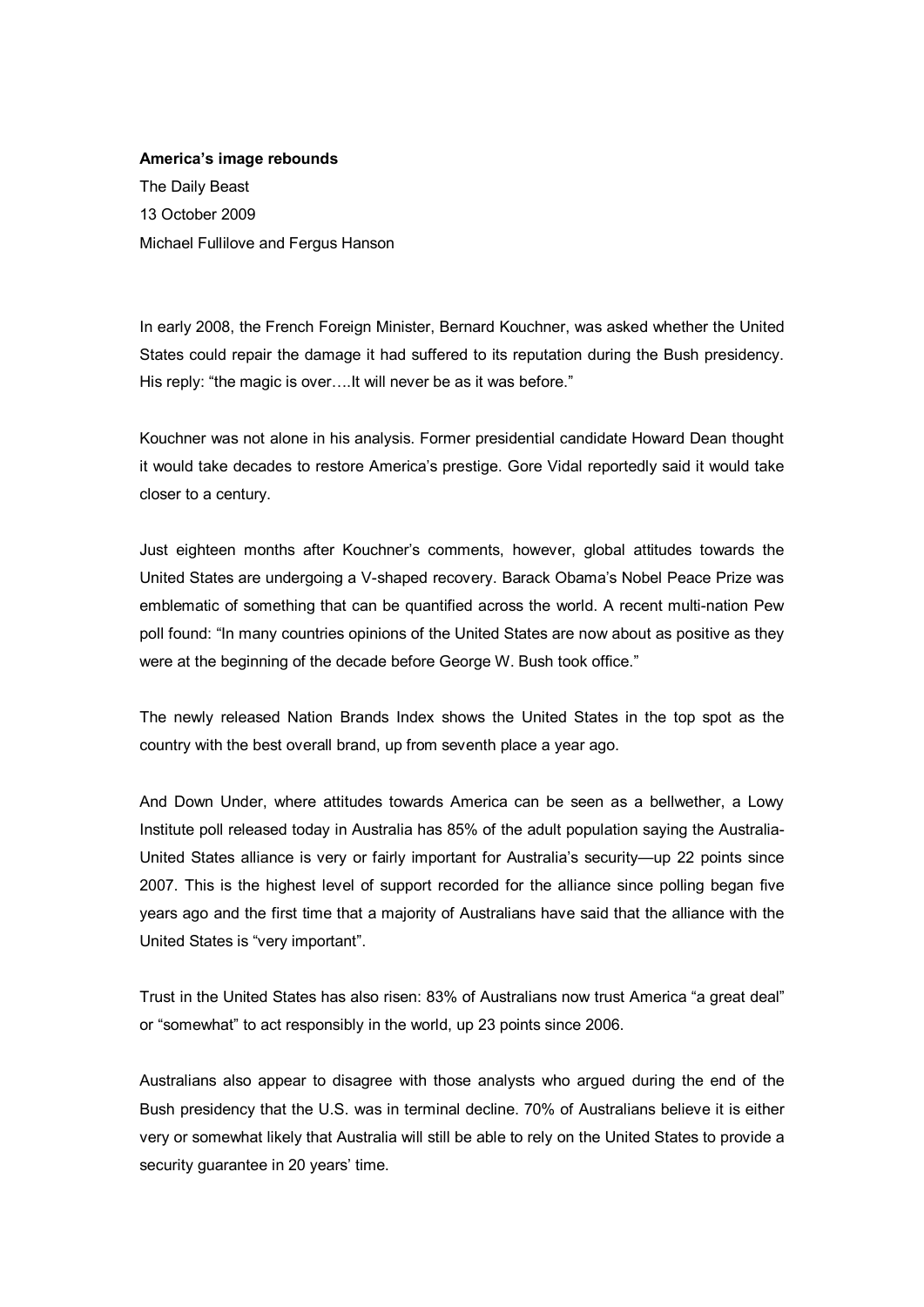Sceptics may respond: "well, the Australians would say that," since their country is another English-speaking democracy spread across a continent located on the edge of the Pacific.

Yet at the nadir of the Bush era, even Australians felt no more warmly about the United States than they did about countries as culturally different as China and India. And in the Lowy Institute's 2005 poll, by one measure, as many Australians were worried by U.S. foreign policies as they were by Islamic fundamentalism.

If feelings toward the United States have warmed to their highest levels since the Institute's polling began, feelings toward China have been cooling: 40% of Australians now see China's development as a world power as a critical threat to Australia's vital interests in the next ten years, up 15 points since 2006.

The most obvious explanation for the shift in perceptions of the United States is the replacement of President Bush by President Obama. It helps a country's public image when its head of state is widely liked rather than widely disliked.

If the world had had votes in the 2008 presidential election, they would have been cast for the Democratic candidate. In Australia, our polling found Australians preferred Obama to John McCain by more than four-to-one—a ratio found in many countries.

This kind of international swooning creates a risk of dashed expectations, of course—both within the United States and outside of it. So far, international support for Obama is holding up better than his domestic numbers, but it is likely that when he starts making tough foreign policy decisions he will disappoint a lot of nonAmericans. Equally, Americans will be disappointed if they find that public affection for Obama abroad does not translate into a preparedness to share burdens with the United States on issues such as Afghanistan and nuclear non-proliferation.

Still, for America—and friends of America—these are good problems to have. The most important conclusion to draw from the most recent polls is that the United States continues to exert a magnetic appeal upon much of the world.

Anti-Americanism will not go away, and there is still catching up to be done in regions such as the Middle East. Any country that looms as large as the United States—culturally as well as economically and politically—will leave some resentment in its wake. But so long as